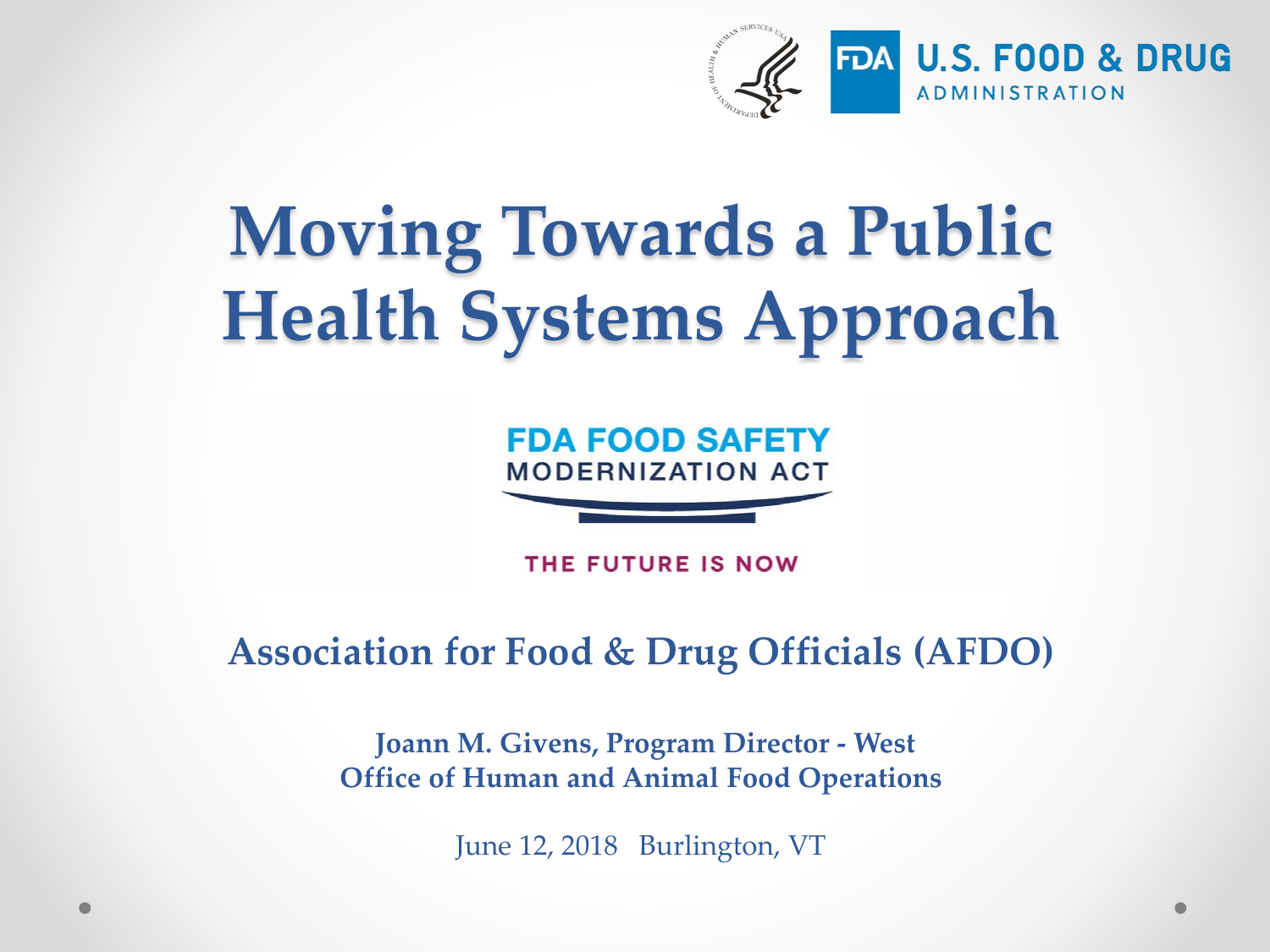

#### **FSMA Implementation**

- Goal of FSMA is to move food safety system from a reactive to a preventive mode.
- FSMA's success depends on bringing about high rates of compliance.
- FDA is committed to educating before and while we regulate.
- FDA will engage and communicate to international community that is consistent with domestic efforts.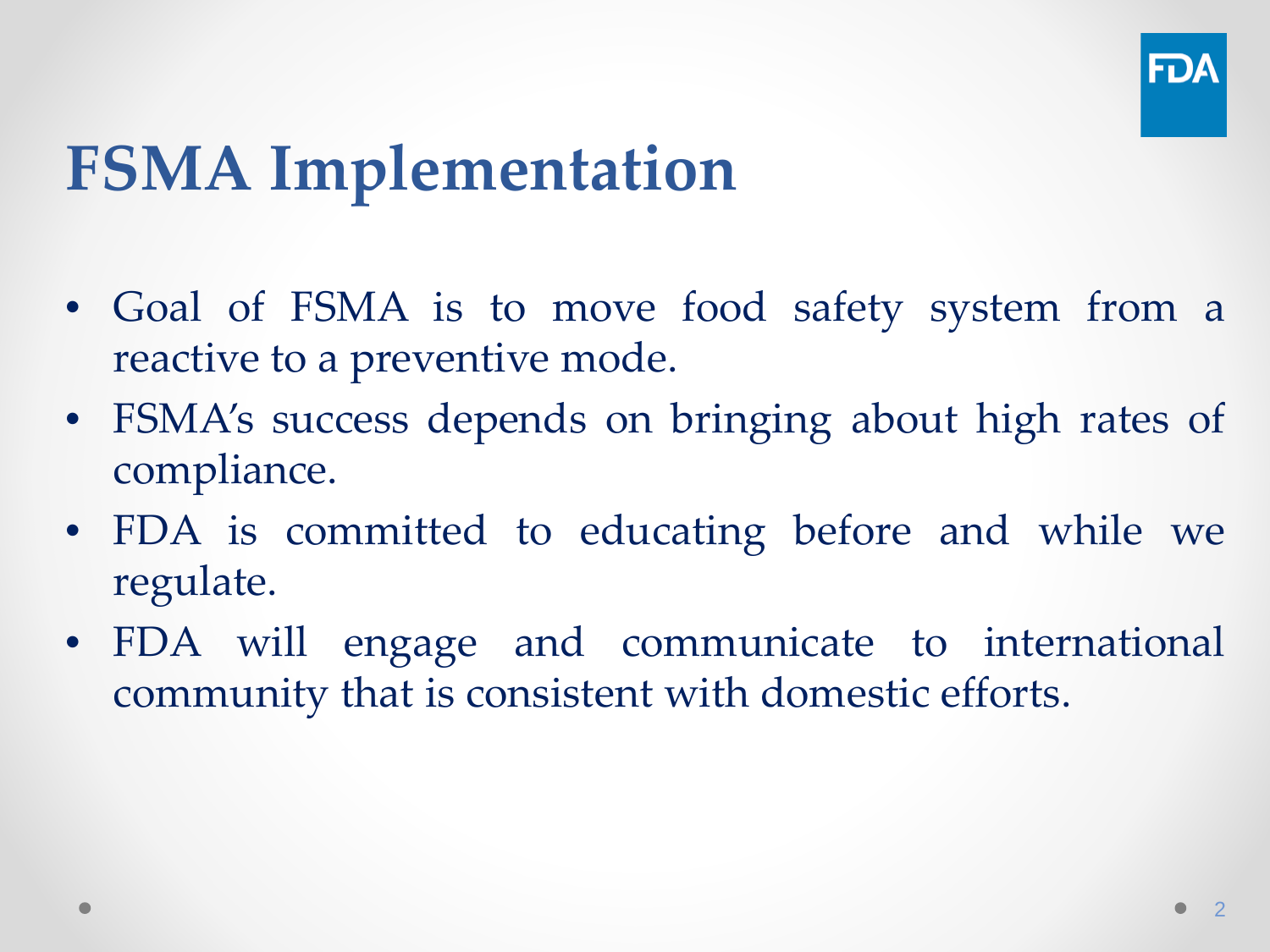

- Inspections by FDA cadre
	- o Preventive controls for human food (full requirements, domestic and foreign).
- Inspections by FDA and state
	- o Preventive controls for human food and animal food CGMPs.
- Record reviews of importers (FSVP).
- Inspections of Sprout Producers and Seed Suppliers.
- Other inspectional and sampling obligations as directed by Centers through directed assignments.

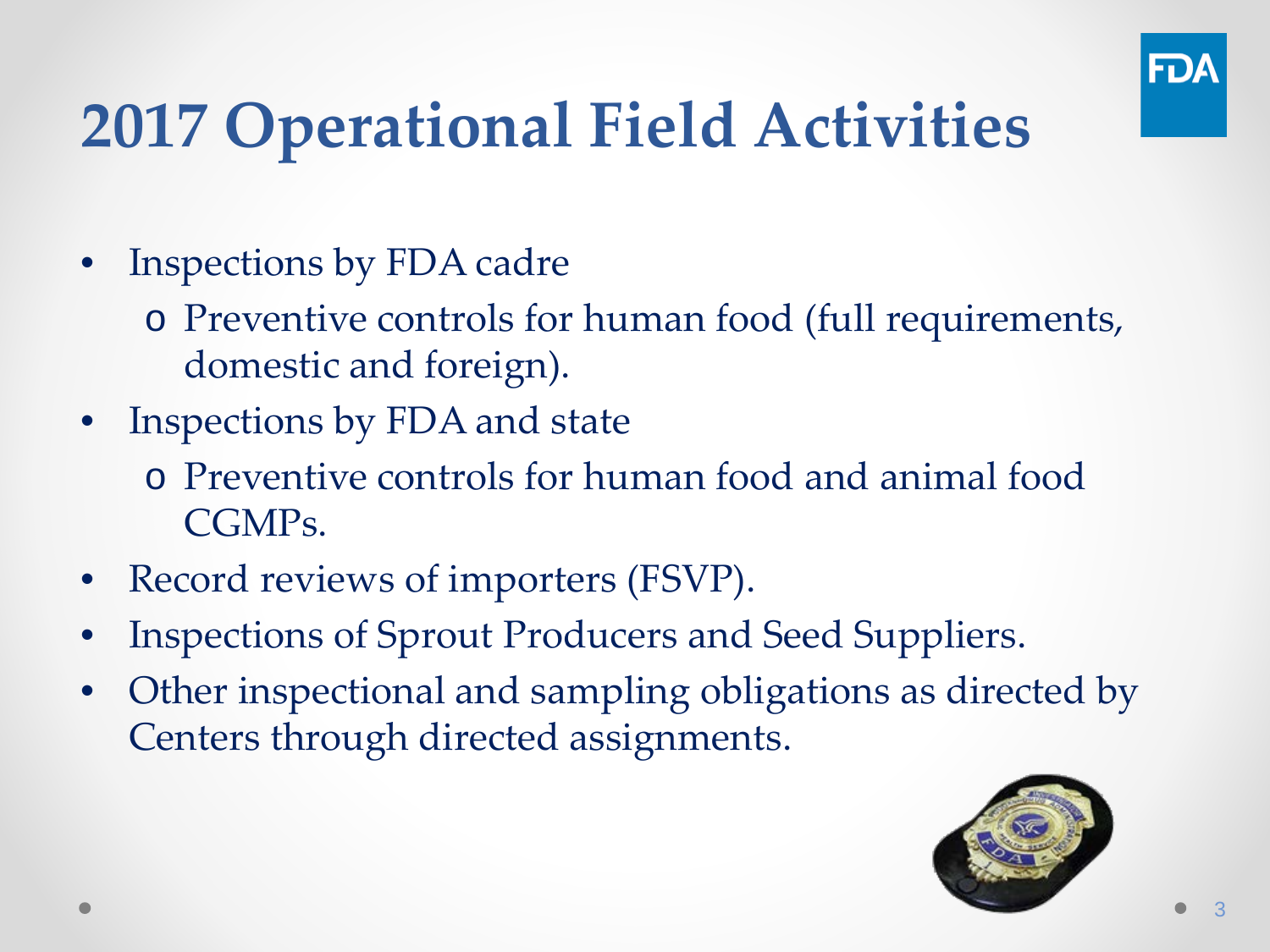

- Continue PC Human Food, Animal Food (CGMP), Sprouts, FSVP Record Reviews.
- Begin Sanitary Transportation Inspectional Components relative to large businesses (153 surveillance activities).
- Obtain stability from Program Alignment Initiative.
- Continue inspections as outlined in FDA's Food Safety Work Plan.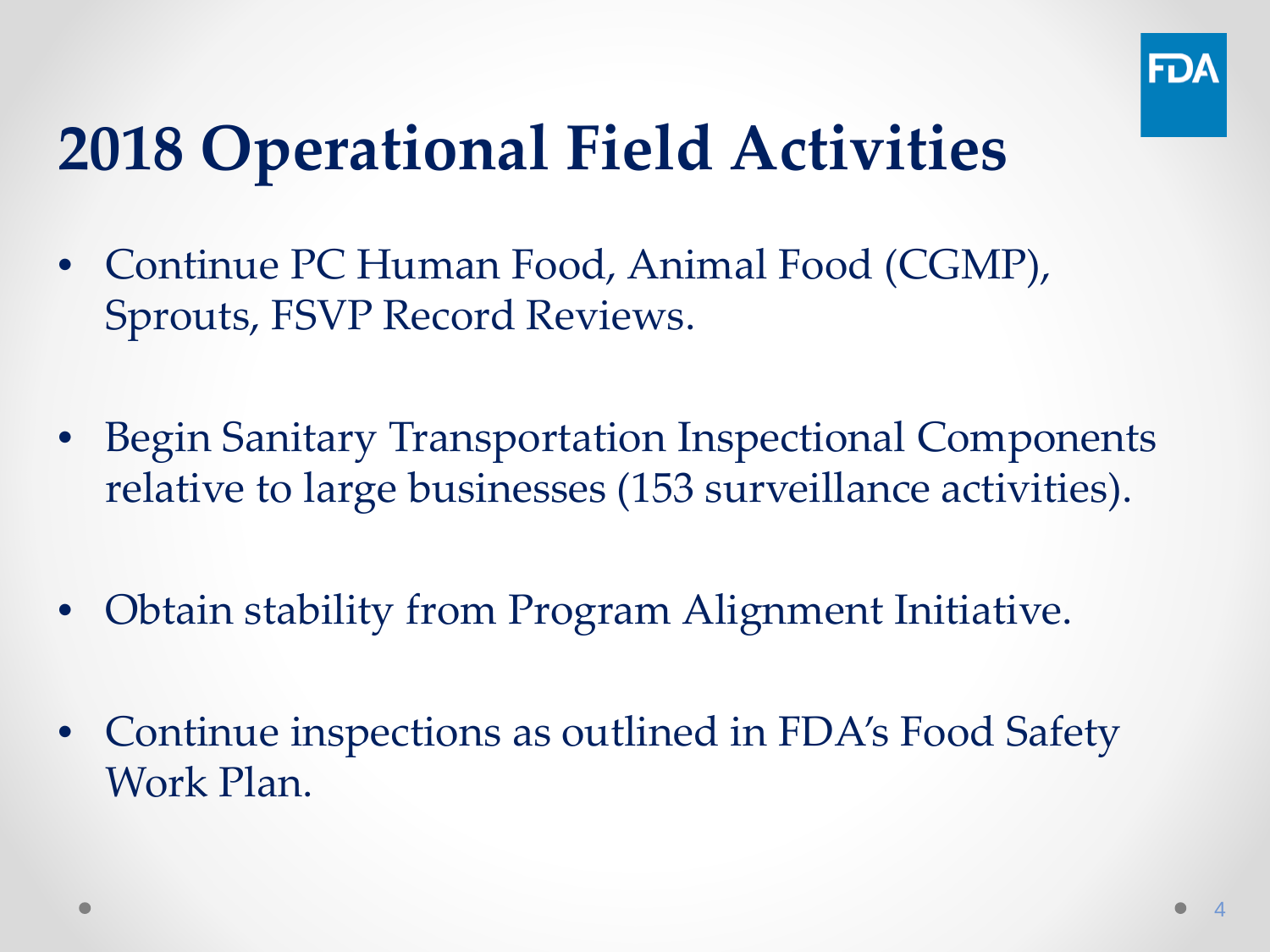

- Continue engagement with state regulatory partners to leverage resources.
- Continue training of food safety staff through internal webinars and outreach.
- Increase training of food safety staff in FDA's Regulators Training Course.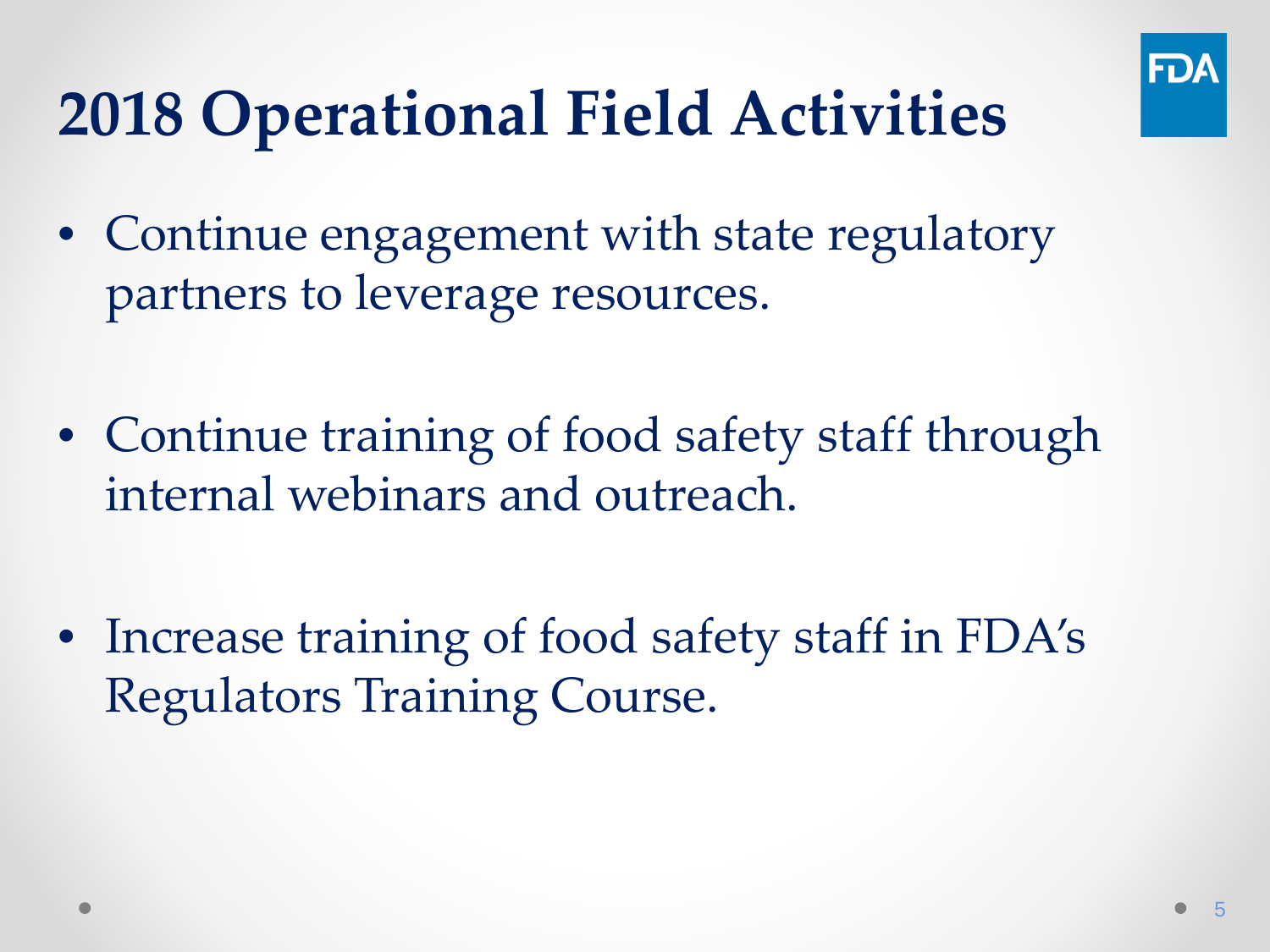

#### Intentional Adulteration

- Two Level Inspectional Approach
	- o High level review for required sections
	- o Trained investigators for full requirements
- Training and Assistance
	- o Online courses
	- o Webinars
	- o FSMA Technical Assistance Network (TAN)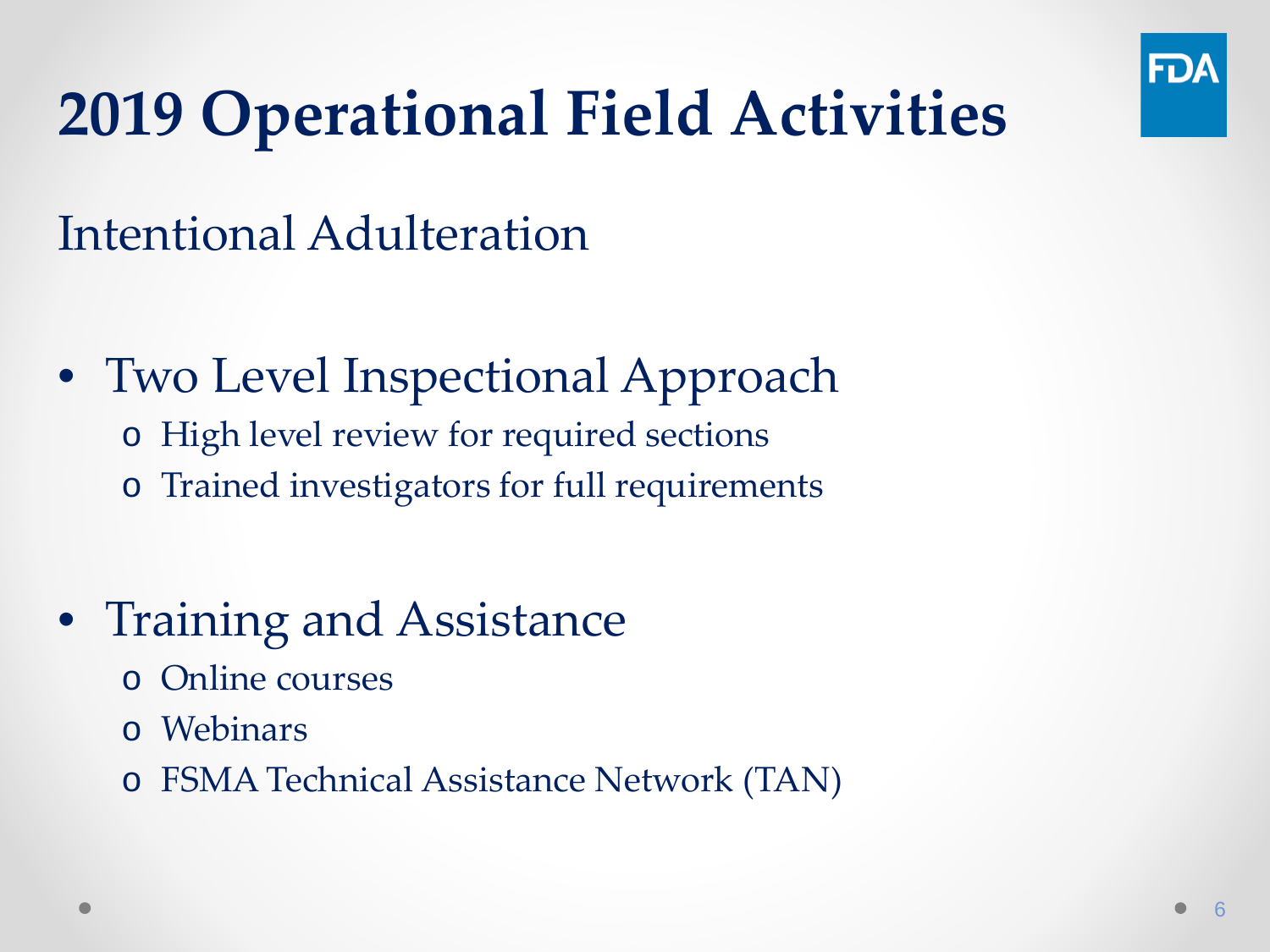

#### Lessons Learned

- Clear communication of purpose of inspection.
- Industry not understanding ORA's policy on taking photographs.
- Longer inspection times and more participants on inspections, partly due to OJE.
- Consider feedback from industry, consumers, and state partners.
- Obtaining copies of Food Safety Plans and other documents as informational rather than supporting evidence of violation or significant observation.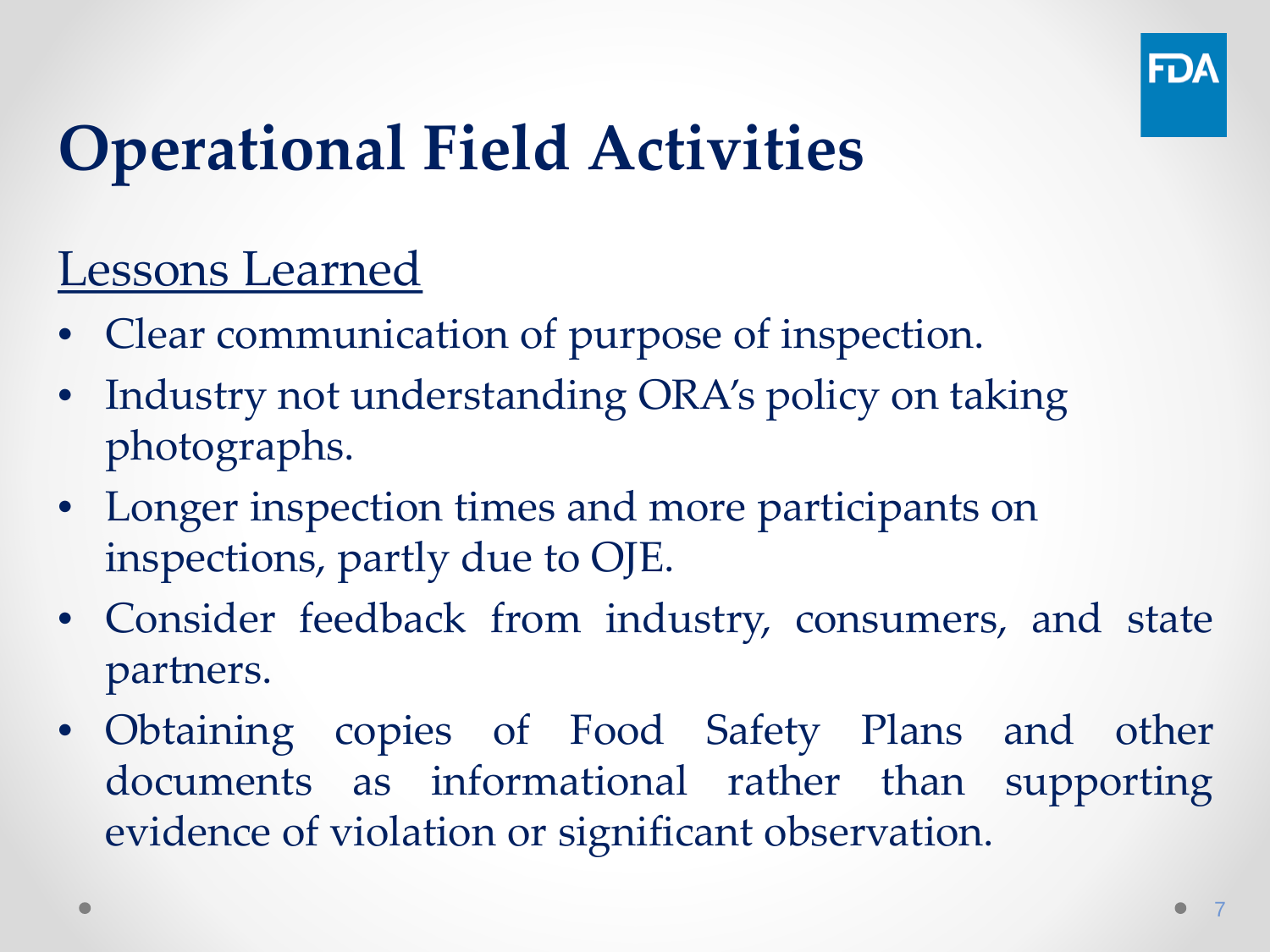

#### **What's Next?**

- FDA's primary focus will continue to be on education, training and technical assistance to help companies comply with the new requirements.
- FDA recently issued draft guidance documents and will continue collaboration with regulated industry to ensure everyone understands and engages their respective roles in food safety.
- Inspection approach will focus on assessing the progress a company has made towards compliance and whether it is taking appropriate steps necessary to protect public health.
- Work with the food industry to create a culture of food safety, with procedures, processes, and practices that we know will achieve high rates of compliance with the rule and minimize the risk of foodborne illness.